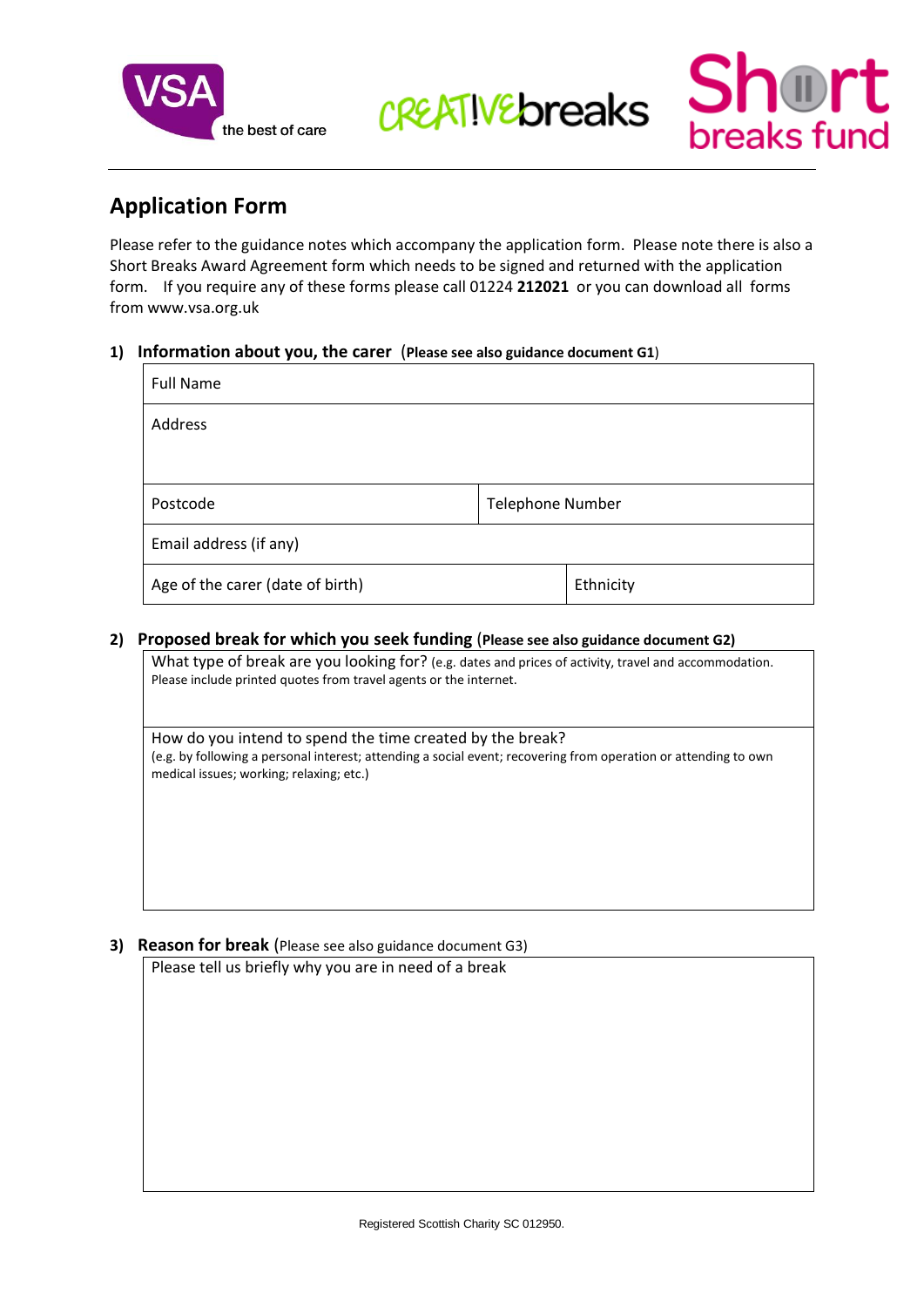#### **4) Making arrangements for the break** (Please see also guidance document G4)

| If your break involves going away overnight,                                                    |                        |                                                                                       |  |
|-------------------------------------------------------------------------------------------------|------------------------|---------------------------------------------------------------------------------------|--|
| are you able to make your own arrangements?<br>Yes/No                                           |                        |                                                                                       |  |
|                                                                                                 |                        | If you already know which service you would like, and can make your own arrangements, |  |
| please give some information.                                                                   |                        |                                                                                       |  |
| Hours of daytime                                                                                | Hours of evening break | Hours of overnight break                                                              |  |
| break (9am-5pm)                                                                                 | (5-12midnight)         | (12 midnight-9am)                                                                     |  |
|                                                                                                 |                        |                                                                                       |  |
|                                                                                                 |                        |                                                                                       |  |
| Total number of hours sought                                                                    |                        |                                                                                       |  |
| Proposed service provider                                                                       |                        |                                                                                       |  |
| <b>Estimated total cost</b>                                                                     |                        |                                                                                       |  |
| Funding sought - if this is not the full cost of the break how will you make up the short fall? |                        |                                                                                       |  |
|                                                                                                 |                        |                                                                                       |  |
|                                                                                                 |                        |                                                                                       |  |
| If your application is not successful how will you get a break?                                 |                        |                                                                                       |  |
|                                                                                                 |                        |                                                                                       |  |
|                                                                                                 |                        |                                                                                       |  |

# **5) Break outcomes** (Please see also guidance document G5) Please tell us how the short break you require would:

Improve **your** physical and emotional wellbeing

Improve the physical and emotional wellbeing of **the person you care** for

Help you to sustain your caring role

Help you to better balance the caring role with a life outside of caring

Improve your confidence to deal with the impact of the caring role on other relationships

Please describe any other benefits you would receive from the break

Please describe any benefits that the person cared for will be receiving from the break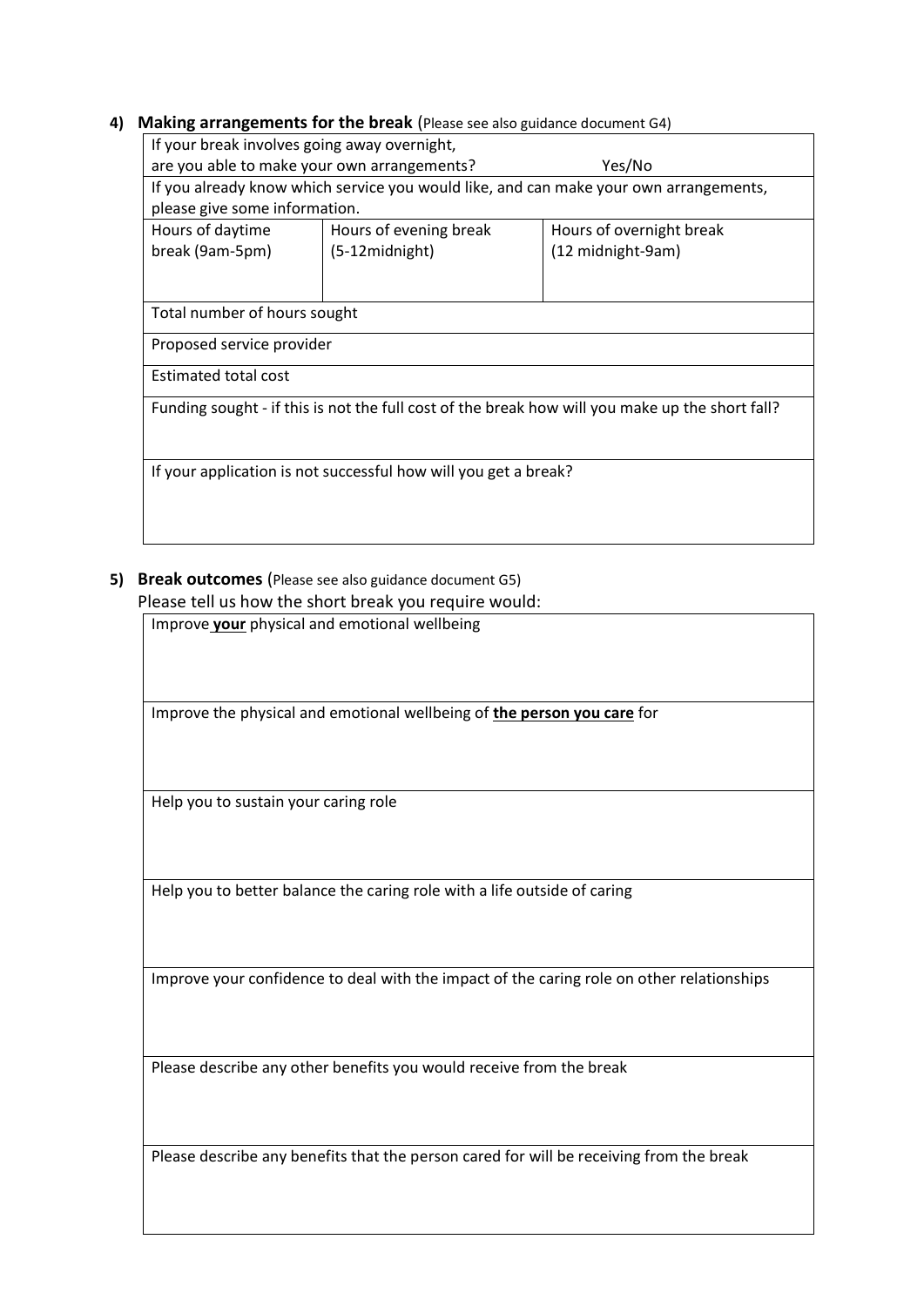|  | 6) Information about the caring situation (Please see also guidance document G6) |  |
|--|----------------------------------------------------------------------------------|--|
|--|----------------------------------------------------------------------------------|--|

| Please give the age & date of birth of the person you care for                                                                          |                                                               |        |
|-----------------------------------------------------------------------------------------------------------------------------------------|---------------------------------------------------------------|--------|
| What is your relationship to the person you care for?                                                                                   |                                                               |        |
| What are the health issues of the person you care for?                                                                                  |                                                               |        |
| How do health issues affect them?                                                                                                       |                                                               |        |
| Does the person you care for have the mobility to go out on their own?                                                                  |                                                               | Yes/No |
| Can the person you care for be left on their own in the house<br>(for any length of time)?                                              |                                                               | Yes/No |
| Have they been in hospital in the last 12 months?                                                                                       |                                                               | Yes/No |
| How long have you cared for the person?                                                                                                 |                                                               |        |
| Does the person receiving care have mental capacity? Can they make, remember and<br>communicate decisions?                              |                                                               |        |
| If the person receiving care does not have capacity, how are decisions managed?<br>(i.e. informal arrangements, Power of Attorney, etc) |                                                               |        |
| On average, how many hours do you spend with the person, providing care or support?                                                     |                                                               |        |
| $1 - 19$ hours a week                                                                                                                   | 20 - 49 hours a week                                          |        |
| 50+ hours a week                                                                                                                        | It varies, due to the nature of the<br>condition or addiction |        |
| Please give us any other information which may be relevant to your need for a break<br>(e.g. disrupted sleep patterns )                 |                                                               |        |
|                                                                                                                                         |                                                               |        |

# **7) Help with the caring task** (Please see also guidance document G7)

| .                                                                                                                              |  |
|--------------------------------------------------------------------------------------------------------------------------------|--|
| What support with day to day tasks do you get at the moment?                                                                   |  |
| What formal breaks do you get, who helps you to get a break, and how often?<br>(e.g. private or home care agencies; charities) |  |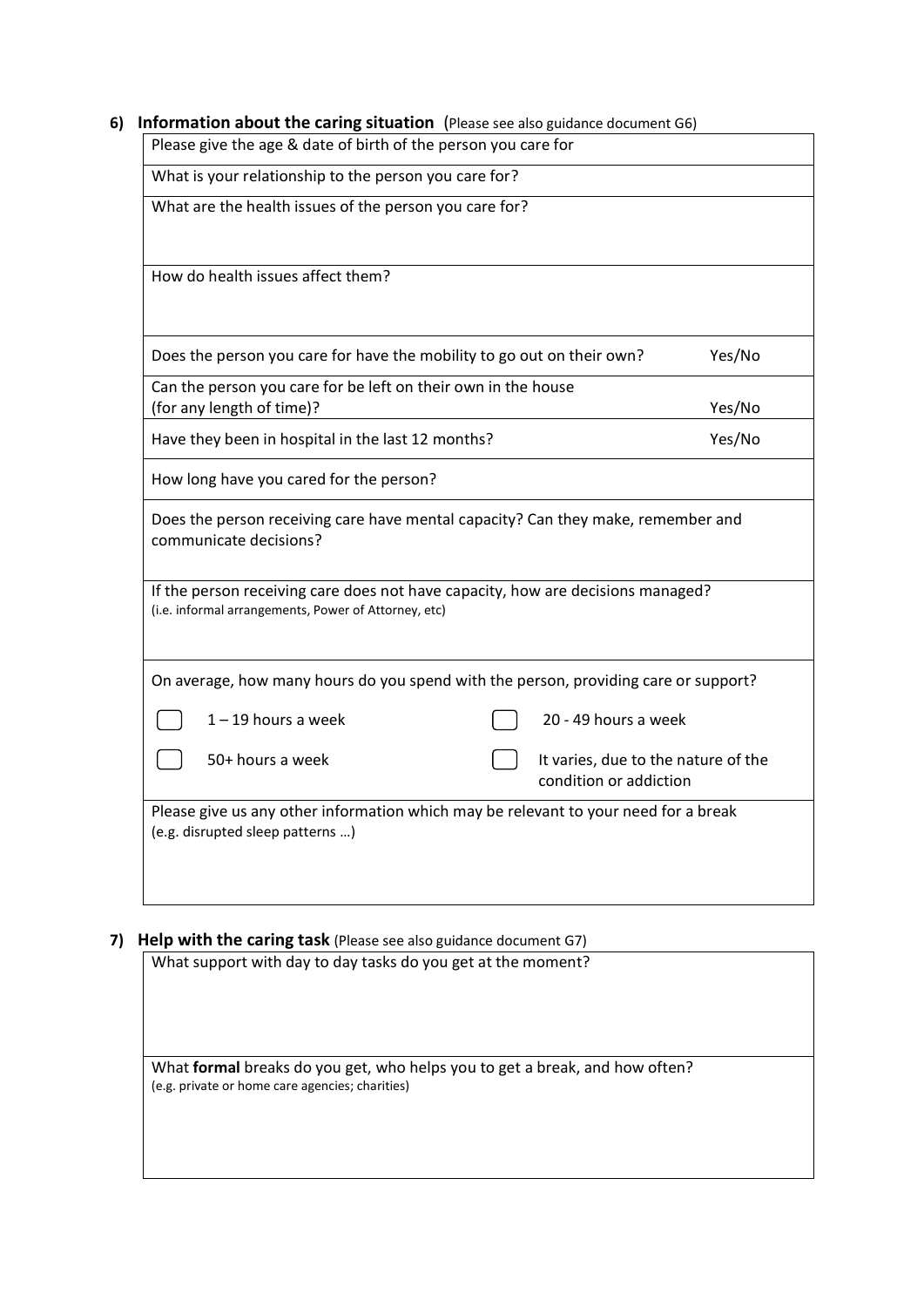| What <b>informal</b> breaks/support do you access, and how often?<br>(e.g. help from neighbours or family) |        |
|------------------------------------------------------------------------------------------------------------|--------|
| Have you had a holiday (overnight stay of one or more night) in the last year?                             | Yes/No |
| Have you accessed a break through VSA in the last six months?                                              | Yes/No |
| Have you received support to access a break from<br>another organisation in the last six months?           | Yes/No |
| If answering yes to either question above, please describe briefly                                         |        |
|                                                                                                            |        |
|                                                                                                            |        |

**8) Finances task** (Please see also guidance document G8) Short breaks fund resources are limited and should support those in **greatest need**, we therefore have to ask you to give us some financial information.

Are you and/or your partner working? If so please describe

Do you receive a state pension? The state of the state of the state of the state of the state of the state of the state of the state of the state of the state of the state of the state of the state of the state of the stat

| Please tick which, if any,<br>benefits you or the person<br>you care for are in receipt of | You | <b>Cared For</b> | <b>Carers Allowance</b><br><b>Attendance Allowance</b><br><b>Disability Living Allowance</b><br>Income Support<br><b>Housing Benefit</b><br><b>Council Tax Benefit</b><br><b>Employment Support Allowance</b><br>Income based Jobseekers Allowance<br><b>Pension Credit</b><br><b>Working Tax Credits</b><br>Other |
|--------------------------------------------------------------------------------------------|-----|------------------|--------------------------------------------------------------------------------------------------------------------------------------------------------------------------------------------------------------------------------------------------------------------------------------------------------------------|
| Please provide any other financial information that you feel would be useful               |     |                  |                                                                                                                                                                                                                                                                                                                    |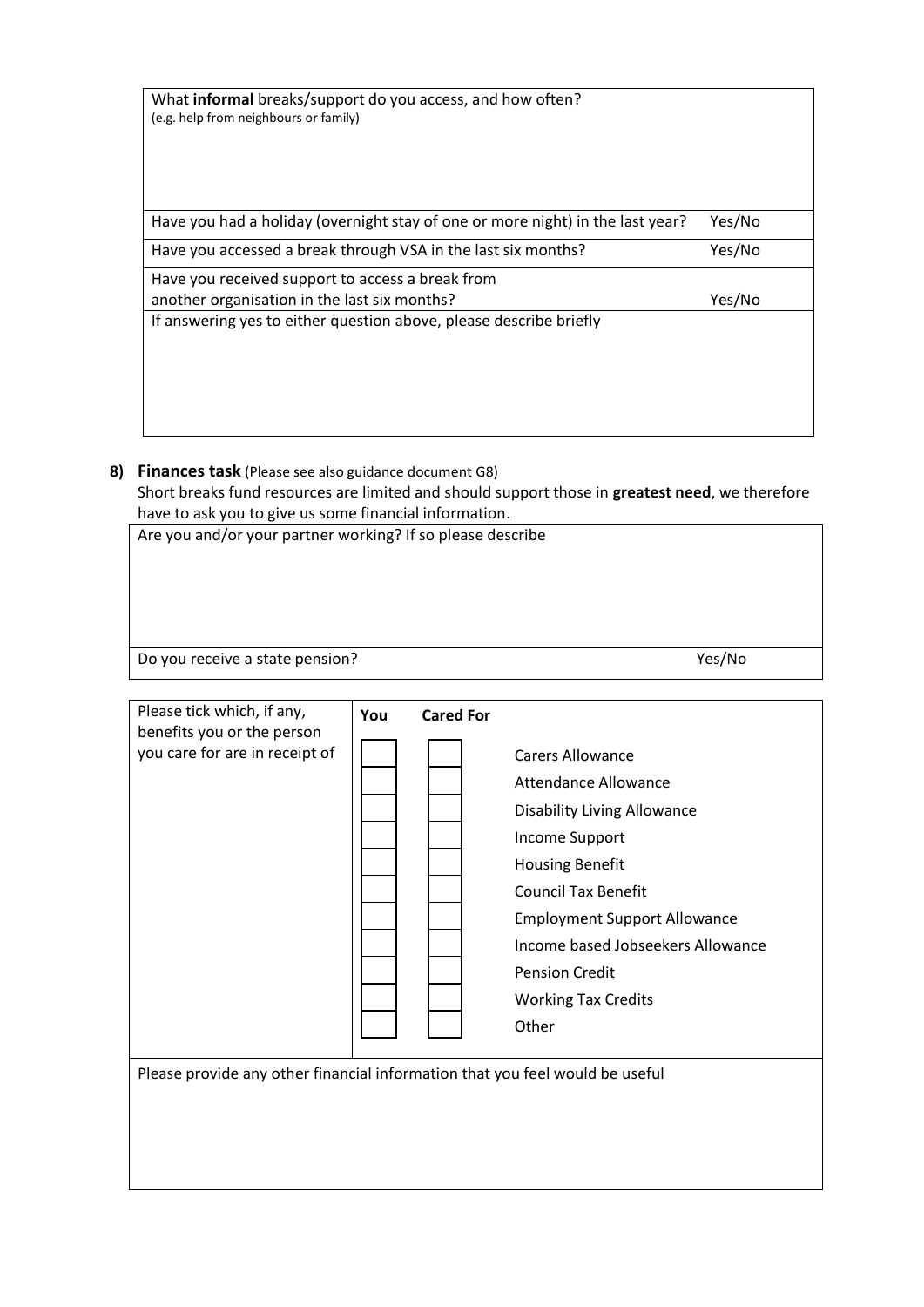## **9) Ensuring the break is a success** (Please see also guidance document G9)

| Have you discussed the proposed break with the cared for person?                | Yes/No |
|---------------------------------------------------------------------------------|--------|
| If not, please explain why                                                      |        |
| Will the cared for person cooperate with proposed arrangements?                 | Yes/No |
| What do you need to do to ensure that the break is successful for you?          |        |
|                                                                                 |        |
|                                                                                 |        |
|                                                                                 |        |
| What has to be considered to ensure that the break is successful for the person |        |
| receiving care?                                                                 |        |
|                                                                                 |        |
|                                                                                 |        |
|                                                                                 |        |
| What possible problems might arise? What steps can be taken to overcome them?   |        |
|                                                                                 |        |
|                                                                                 |        |
|                                                                                 |        |
|                                                                                 |        |
|                                                                                 |        |

# **10) After the break** (Please see also guidance document G10)

The Short Breaks Fund is a short term intervention. The panel is keen to ensure that consideration is given to longer term solutions and future needs.

|                                                                    | Yes | N٥ |
|--------------------------------------------------------------------|-----|----|
| Have you heard about a Carer's Assessment                          |     |    |
| Have you had a Carer's Assessment in the last 12 months?           |     |    |
| Would you like support to access a Carer's Assessment?             |     |    |
| Would you like information on (VSA) Carer's Support?               |     |    |
| Has the person receiving care been assessed in the last 12 months? |     |    |
| Would you like support to help the person receiving care access an |     |    |
| assessment?                                                        |     |    |

## **11) Referee** (Please see also guidance document G11)

The panel reserves the right to contact a referee. Please provide the name and contact details of someone who can confirm your caring role, and your need for a short break. Referees will only be contacted if we feel further information is required.

| Name                                 |  |
|--------------------------------------|--|
| Address                              |  |
| Postcode                             |  |
|                                      |  |
| <b>Telephone Nos</b>                 |  |
| Email address                        |  |
| How does the referee know the carer? |  |
|                                      |  |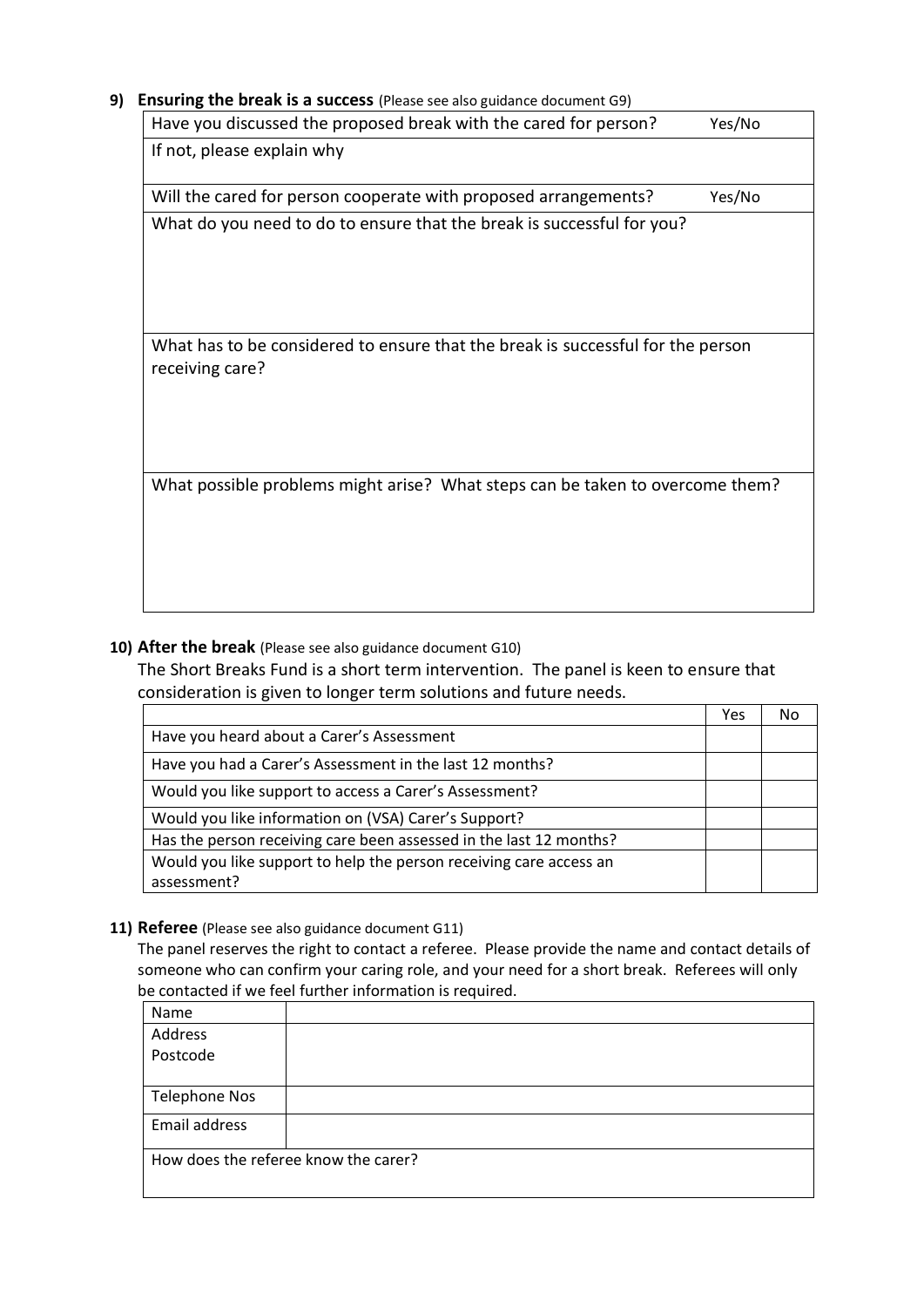#### **12) Signatures**

| Carer's signature     |                                                                                       | Date |
|-----------------------|---------------------------------------------------------------------------------------|------|
| complete              | If a supporter (formal or informal) has helped the carer to complete this form please |      |
| Supporter's name      |                                                                                       | Date |
| Supporter's signature |                                                                                       | Date |

## **13) Application process**

All applications must be submitted in writing, using the specific Short Breaks Application Form, in paper form or electronically. Applications must be addressed to VSA Carers Service, 38 Castle Street, Aberdeen, AB11 5YU or email your completed application to: carers.info@vsa.org.uk.

All applications received will be checked to ensure they meet with the criteria detailed in the guidelines. Once checked, applications will be considered by a Panel which will meet monthly. (Applications that do not meet the criteria will not be considered so please refer to guidelines when completing your application).

You will be informed of the panel's decision within two weeks of the application being considered.

Applicants will be informed if their application has to be carried forward to the next panel meeting.

Please contact Lesley Gray or Chris Sojka on 01224 212021 if you have any queries.